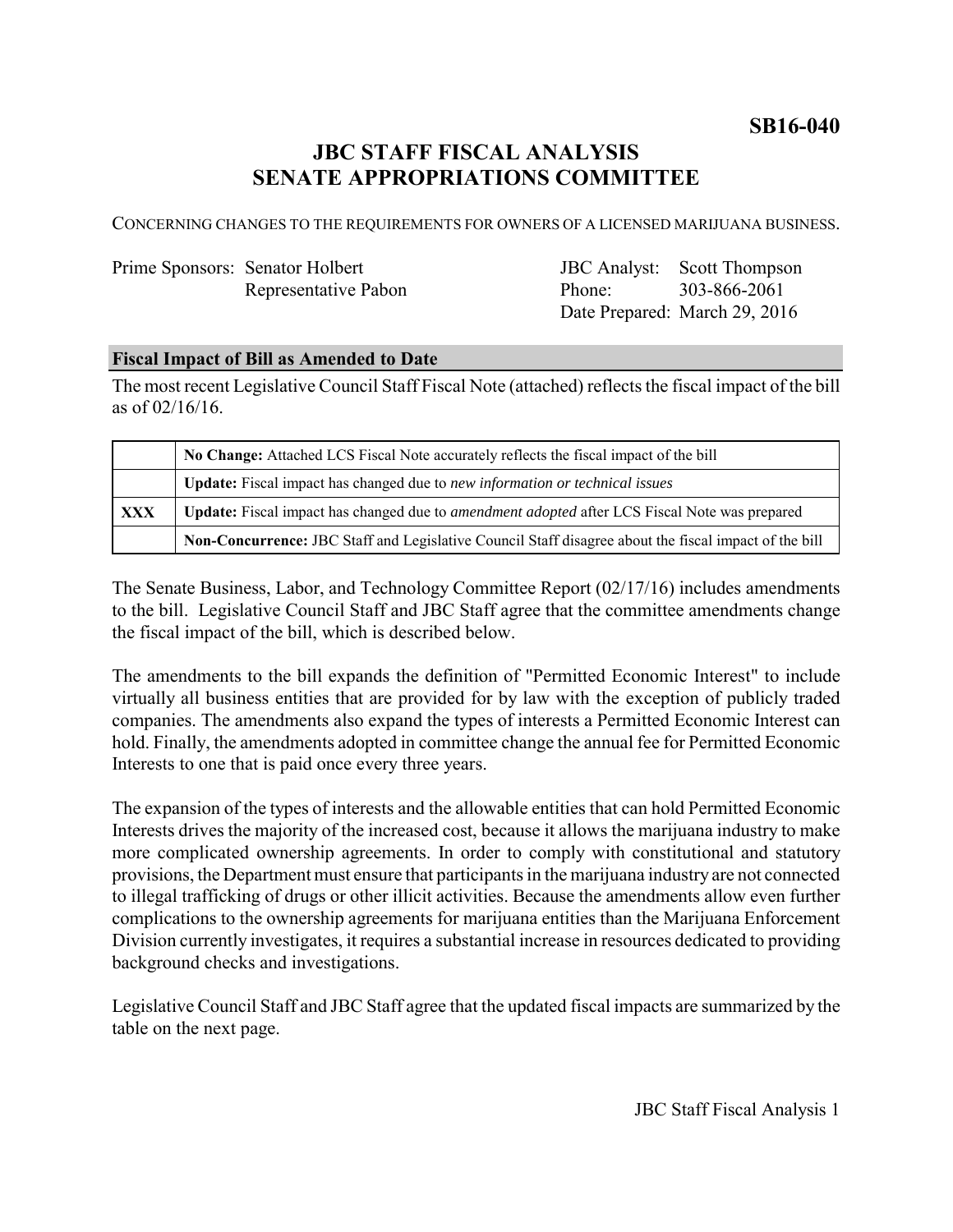# **SB16-040 JBC Staff Analysis**

| <b>Fiscal Impact Summary</b>                                                 | FY 2016-2017         | FY 2017-2018         |  |  |  |
|------------------------------------------------------------------------------|----------------------|----------------------|--|--|--|
| <b>State Revenue</b>                                                         | at least \$2,549,800 | at least \$5,096,200 |  |  |  |
| Cash Funds                                                                   | at least 2,549,800   | at least 5,096,200   |  |  |  |
| <b>State Expenditures</b>                                                    | \$1,959,785          | \$2,372,578          |  |  |  |
| Cash Funds                                                                   | 1,714,380            | 2,068,863            |  |  |  |
| <b>Centrally Appropriated Costs</b>                                          | 245,405              | 303,715              |  |  |  |
| <b>TABOR Impact</b>                                                          | \$2,549,800          | \$5,096,200          |  |  |  |
| <b>FTE Position Change</b>                                                   | 19.2 FTE             | 23.4 FTE             |  |  |  |
| Appropriation Required: \$1,714,380 - Multiple agencies (FY 2016-17).        |                      |                      |  |  |  |
| <b>Future Year Impacts:</b> Ongoing state revenue and expenditure increases. |                      |                      |  |  |  |

### **State Appropriations**

Legislative Council Staff and JBC Staff agree that for FY 2016-17, the bill requires the following appropriations:

- ! the Department of Revenue \$1,714,380 from the Marijuana Cash Fund and an allocation of 18.8 FTE;
- ! the Department of Law \$76,008 reappropriated funds and an allocation of 0.4 FTE; and
- ! the Department of Public Safety \$6,202 reappropriated funds.

| <b>Amendments in This Packet for Consideration by Appropriations Committee</b> |  |  |  |  |  |  |
|--------------------------------------------------------------------------------|--|--|--|--|--|--|
| Amendment Description                                                          |  |  |  |  |  |  |

### **Current Appropriations Clause in Bill**

The bill requires but does not contain an appropriation clause.

### **Description of Amendments in This Packet**

J.001 Staff-prepared appropriation amendment

**J.001** Staff has prepared amendment **J.001** (attached) to add a provision appropriating a total of \$1,714,380 cash funds to the Department of Revenue for FY 2016-17 from the Marijuana Cash Fund. This provision also states that the appropriation is based on the assumption(s) that the Department will require an additional 18.0 FTE to implement the act. The amendment also includes a provision transferring \$76,008 of the appropriation to the Department of Revenue to the Department of Law for the provision of legal services, and is based on the assumption that the Department of Law will require an additional 0.4 FTE.